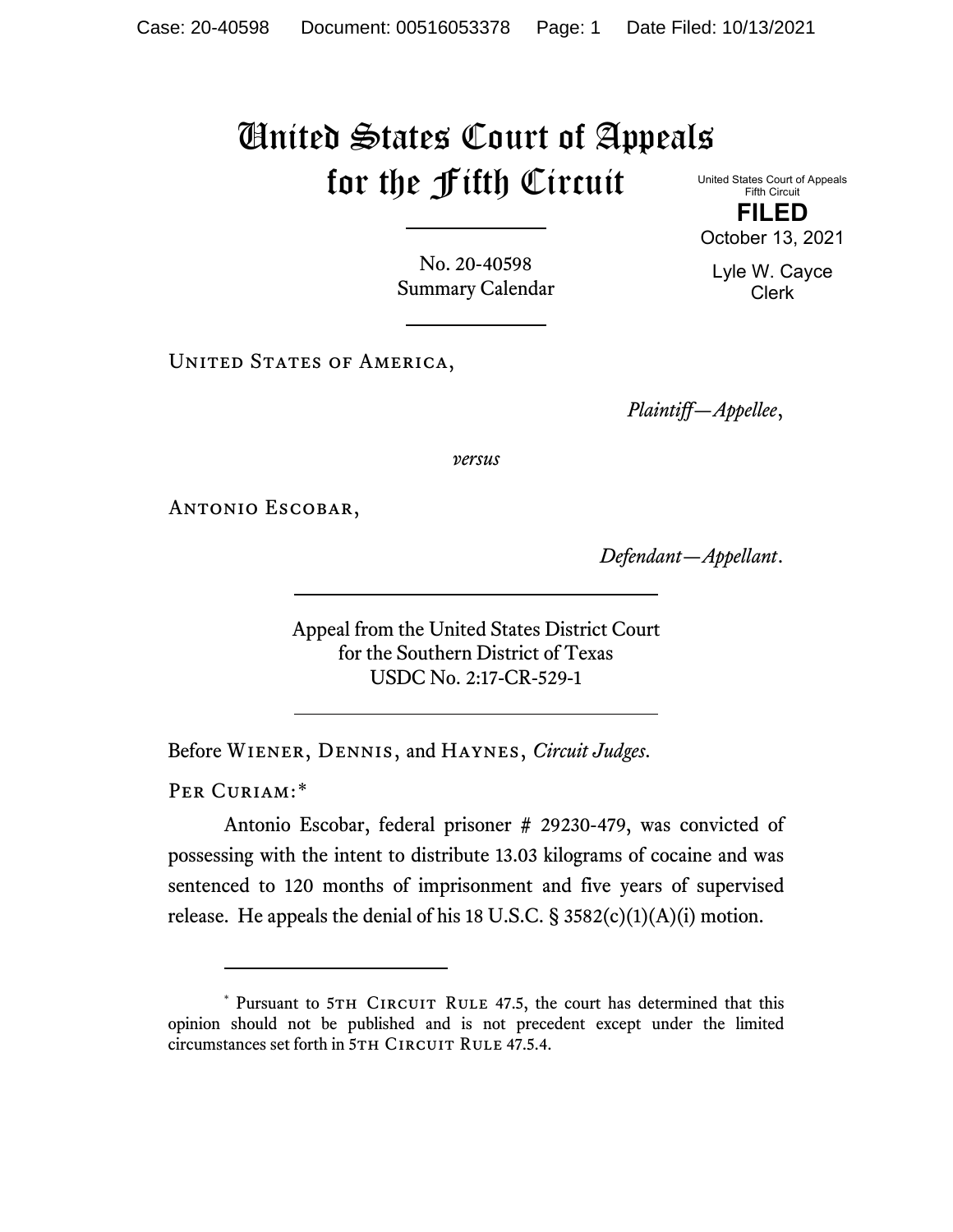## No. 20-40598

The denial of a motion for compassionate release under § 3582(c)(1)(A)(i) is reviewed for abuse of discretion. *United States v. Chambliss*, 948 F.3d 691, 693-94 (5th Cir. 2020). A district court abuses its discretion when its decision is based on a legal error or clearly erroneous factual findings. *Id.* at 693.

A district court disposing of a prisoner's compassionate release motion must consider  $\S 3582(c)(1)(A)(i)$  and the 18 U.S.C.  $\S 3553(a)$ sentencing factors but is not bound by U.S.S.G. § 1B1.13 or its commentary. *United States v. Shkambi*, 993 F.3d 388, 393 (5th Cir. 2021). Here, there was no legal error under *Shkambi*, 993 F.3d at 393, because the district court's denial of relief was grounded in its assessment of the § 3553(a) factors.

There is no merit to Escobar's assertion that the district court legally erred by failing to consider his contention that his participation in prison education programs established a record of post-sentencing rehabilitation that warranted relief under the  $\S$  3553(a) sentencing factors. To the extent that Escobar presented such an argument, we can assume that the district court considered it, even though the argument was not specifically addressed in the denial order. *See United States v. Evans*, 587 F.3d 667, 673 (5th Cir. 2009); *see also United States v. Batiste*, 980 F.3d 466, 479 (5th Cir. 2020); *United States v. Brevick*, 669 F. App'x 266, 267 (5th Cir. 2016) (per curiam); *United States v. Perez*, 670 F. App'x 257, 258 (5th Cir. 2016) (per curiam) (explaining that the district court need not "expressly explain" its application of the factors and that "if the record shows that the district court gave due consideration to the motion as a whole and implicitly considered the [factors], there is no abuse of discretion").

Escobar further contends that, while applying the § 3553(a) factors, the district court clearly erred in finding that he twice refused to provide a urine sample for prison drug and alcohol testing. The district court actually